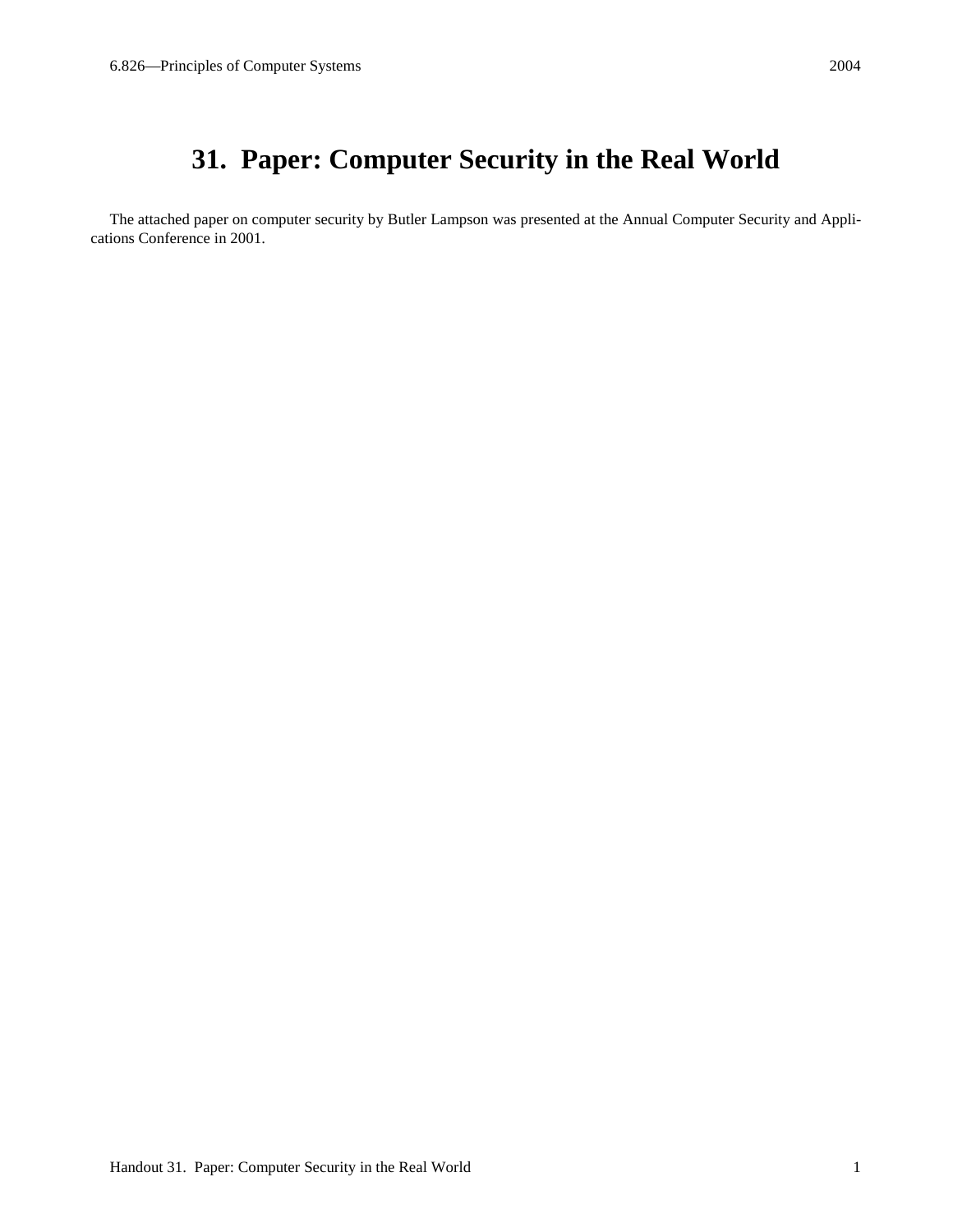Butler W. Lampson<sup>1</sup> Microsoft

## **Abstract**

*After thirty years of work on computer security, why are almost all the systems in service today extremely vulnerable to attack? The main reason is that security is expensive to set up and a nuisance to run, so people judge from experience how little of it they can get away with. Since there's been little damage, people decide that they don't need much security. In addition, setting it up is so complicated that it's hardly ever done right. While we await a catastrophe, simpler setup is the most important step toward better security.* 

*In a distributed system with no central management like the Internet, security requires a clear story about who is trusted for each step in establishing it, and why. The basic tool for telling this story is the "speaks for" relation between principals that describes how authority is delegated, that is, who trusts whom. The idea is simple, and it explains what's going on in any system I know. The many different ways of encoding this relation often make it hard to see the underlying order.* 

# **1 Introduction**

People have been working on computer system security for at least 30 years. During this time there have been many intellectual successes. Notable among them are the subject/object access matrix model [12], access control lists [19], multilevel security using information flow [6, 14] and the star-property [3], public key cryptography [16], and cryptographic protocols [1]. In spite of these successes, it seems fair to say that in an absolute sense, the security of the hundreds of millions of deployed computer systems is terrible: a determined and competent attacker could destroy most of the information on almost any of these systems, or steal it from any system that is connected to a network. Even worse, the attacker could do this to millions of systems at once.

The Internet has made computer security much more difficult than it used to be. In the good old days, a computer system had a few dozen users at most, all members of the same organization. It ran programs written in-house or by a few vendors. Information was moved from one computer to another by carrying tapes or disks.

Today half a billion people all over the world are on the Internet, including you. This poses a large new set of problems.

- *Attack from anywhere*: Any one on the Internet can take a poke at your system.
- *Sharing with anyone*: On the other hand, you may want to communicate or share information with any other Internet user.
- *Automated infection*: Your system, if compromised, can spread the harm to many others in a few seconds.
- *Hostile code*: Code from many different sources runs on your system, usually without your knowledge if it comes from a Web page. The code might be hostile, but you can't just isolate it, because you want it to work for you.
- *Hostile physical environment*: A mobile device like a laptop may be lost or stolen and subject to physical attack.
- *Hostile hosts*: If you own information (music or movies, for example), it gets downloaded to your customers' systems, which may try to steal it.

All these problems cause two kinds of bad results. One is vandalism, motivated by personal entertainment or statusseeking: people write worms and viruses that infect many machines, either by exploiting buffer overrun bugs that allow arbitrary code to run, or by tricking users into running hostile code from e-mail attachments or web pages. These can disrupt servers that businesses depend on, or if they infect many enduser machines they can generate enough network traffic to overload either individual web servers or large parts of the Internet itself. The other bad result is that it's much easier to mount an attack on a specific target (usually an organization), either to steal information or to corrupt data.

On the other hand, the actual harm done by these attacks is limited, though growing. Once or twice a year an email virus such as "I love you" infects a million or two machines, and newspapers print extravagant estimates of the damage it does. Unfortunately, there is no accurate data about the cost of failures in computer security: most of them are never made public for fear of embarrassment, but when a public incident does occur, the security experts and vendors of antivirus software

 <sup>1</sup> blampson@microsoft.com, research.microsoft.com/lampson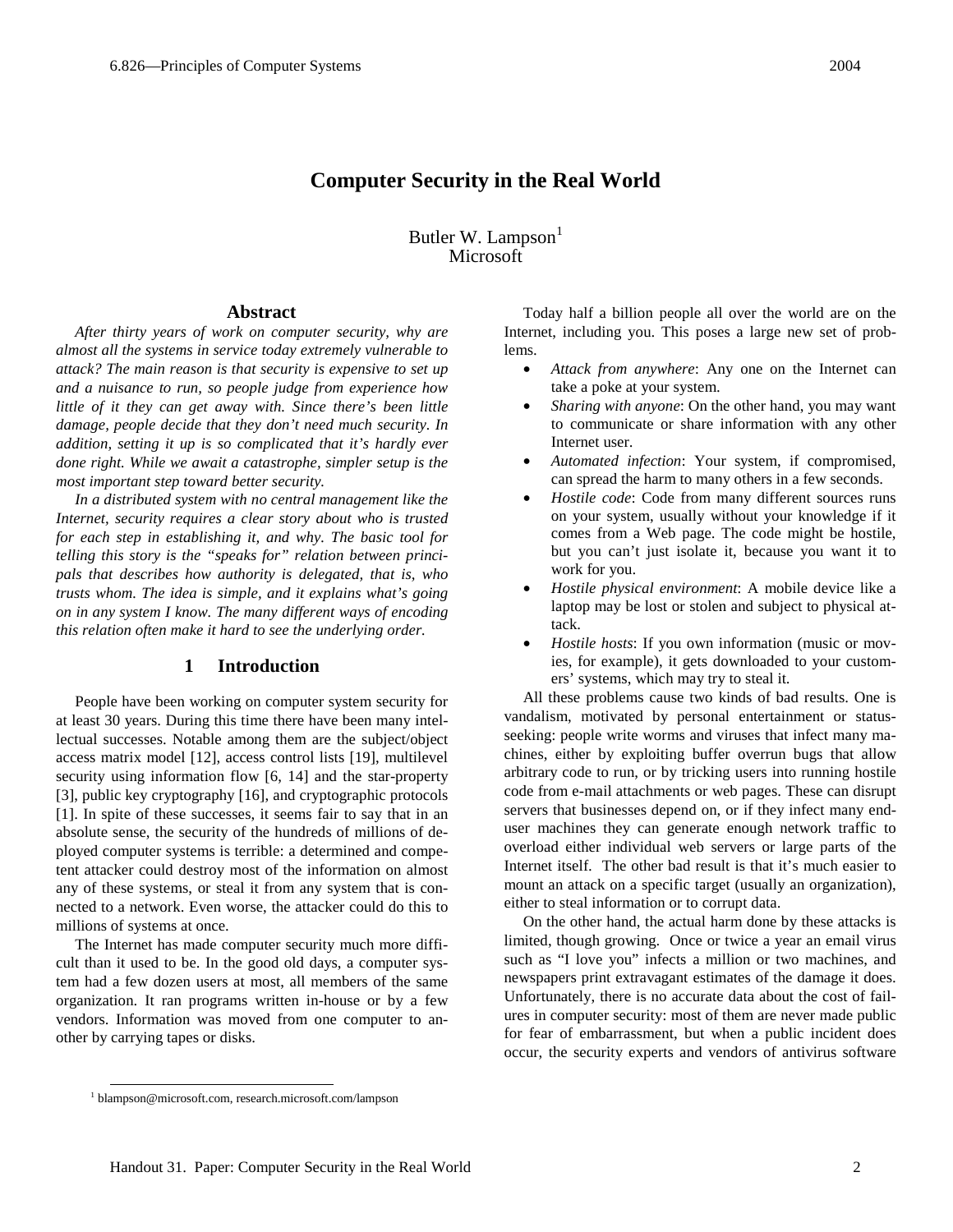that talk to the media have every incentive to greatly exaggerate its costs.

Money talks, though. Many vendors of security products have learned to their regret that people may complain about inadequate security, but they won't spend much money, sacrifice many features, or put up with much inconvenience in order to improve it. This strongly suggests that bad security is not really costing them much. Firewalls and anti-virus programs are the only really successful security products, and they are carefully designed to require no end-user setup and to interfere very little with daily life.

The experience of the last few years confirms this analysis. Virus attacks have increased, and people are now more likely to buy a firewall and antivirus software, and to install patches that fix security flaws. Vendors like Microsoft are making their systems more secure, at some cost in backward compatibility and user convenience. But the changes have not been dramatic.

Many people have suggested that the PC monoculture makes security problems worse and that more diversity would improve security, but this is too simple. It's true that vandals can get more impressive results when most systems have the same flaws. On the other hand, if an organization installs several different systems that all have access to the same critical data, as they probably will, then a targeted attack only needs to find a flaw in one of them in order to succeed.

Of course, computer security is not just about computer systems. Like any security, it is only as strong as its weakest link, and the links include the people and the physical security of the system. Very often the easiest way to break into a system is to bribe an insider. This short paper, however, is limited to computer systems. It does not consider physical or human security. It also does not consider how to prevent buffer overruns. You might think from the literature that buffer overruns are the main problem in computer security, and of course it's important to eliminate them, especially in privileged code, but I hope to convince you that they are only a small part of the problem.

# **1.1 What is security?**

What do we want from secure computer systems? Here is a reasonable goal:

### *Computers are as secure as real world systems, and people believe it.*

Most real world systems are not very secure by the absolute standard suggested above. It's easy to break into someone's house. In fact, in many places people don't even bother to lock their houses, although in Manhattan they may use two or three locks on the front door. It's fairly easy to steal something from a store. You need very little technology to forge a credit card, and it's quite safe to use a forged card at least a few times.

Why do people live with such poor security in real world systems? The reason is that real world security is not about perfect defenses against determined attackers. Instead, it's about

- value,
- locks, and
- punishment.

The bad guys balances the value of what they gain against the risk of punishment, which is the cost of punishment times the probability of getting punished. The main thing that makes real world systems sufficiently secure is that bad guys who do break in are caught and punished often enough to make a life of crime unattractive. The purpose of locks is not to provide absolute security, but to prevent casual intrusion by raising the threshold for a break-in.

Well, what's wrong with perfect defenses? The answer is simple: they cost too much. There is a good way to protect personal belongings against determined attackers: put them in a safe deposit box. After 100 years of experience, banks have learned how to use steel and concrete, time locks, alarms, and multiple keys to make these boxes quite secure. But they are both expensive and inconvenient. As a result, people use them only for things that are seldom needed and either expensive or hard to replace.

Practical security balances the cost of protection and the risk of loss, which is the cost of recovering from a loss times its probability. Usually the probability is fairly small (because the risk of punishment is high enough), and therefore the risk of loss is also small. When the risk is less than the cost of recovering, it's better to accept it as a cost of doing business (or a cost of daily living) than to pay for better security. People and credit card companies make these decisions every day.

With computers, on the other hand, security is only a matter of software, which is cheap to manufacture, never wears out, and can't be attacked with drills or explosives. This makes it easy to drift into thinking that computer security can be perfect, or nearly so. The fact that work on computer security has been dominated by the needs of national security has made this problem worse. In this context the stakes are much higher and there are no police or courts available to punish attackers, so it's more important not to make mistakes. Furthermore, computer security has been regarded as an offshoot of communication security, which is based on cryptography. Since cryptography can be nearly perfect, it's natural to think that computer security can be as well.

What's wrong with this reasoning? It ignores two critical facts:

- Secure systems are complicated, hence imperfect.
- Security gets in the way of other things you want.

Software is complicated, and it's essentially impossible to make it perfect. Even worse, security has to be set up, by establishing user accounts and passwords, access control lists on resources, and trust relationships between organizations. In a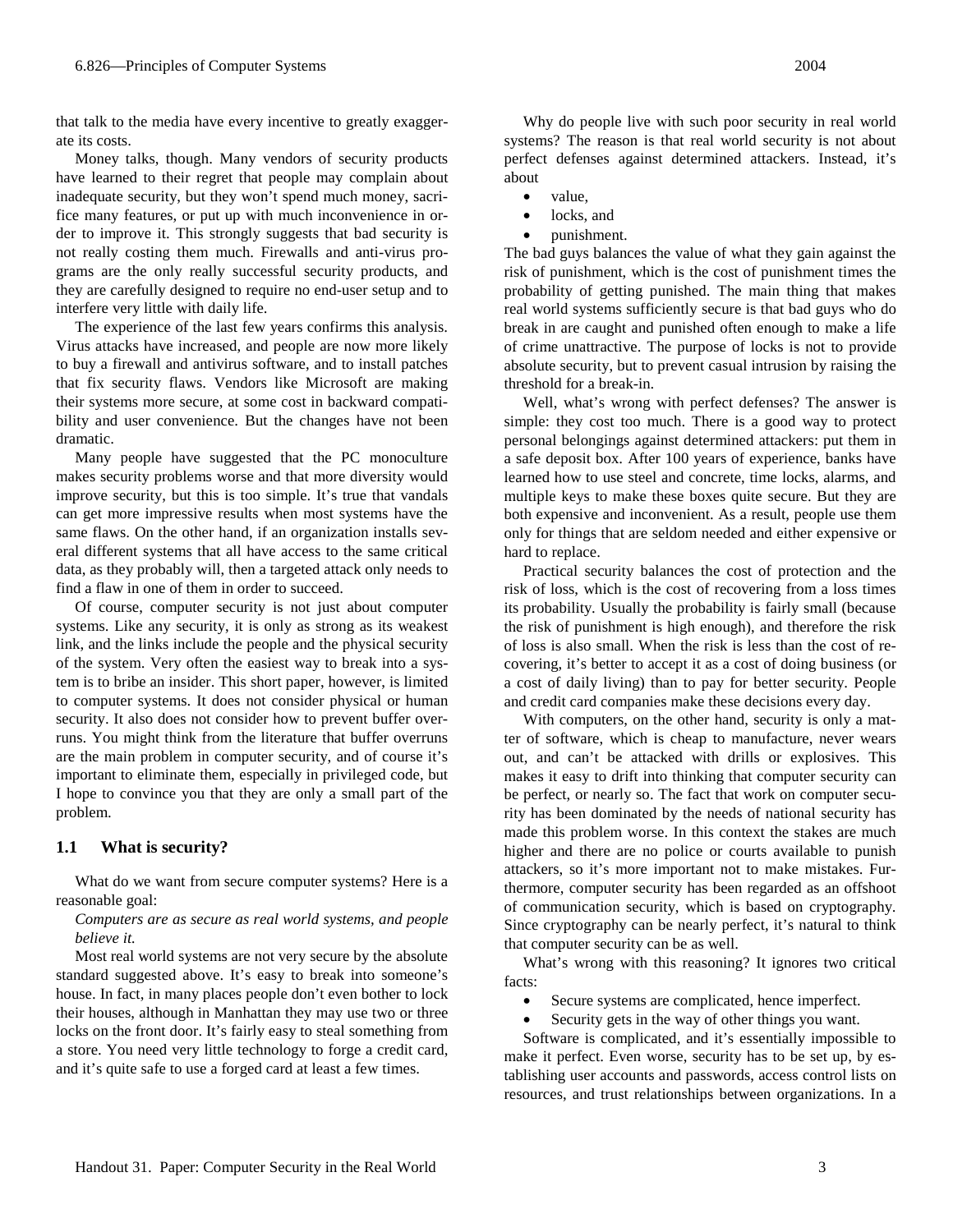world of legacy hardware and software, networked computers, mobile code, and constantly changing relationships between organizations, setup is complicated. And it's easy to think up scenarios in which you want precise control over who can do what. Features put in to address such scenarios make setup even more complicated.

Security gets in the way of other things you want. For software developers, security interferes with features and with time to market. This leads to such things as a widely used protocol for secure TCP/IP connections that use the same key for every session as long as the user's password stays the same [22], or an endless stream of buffer-overrun errors in programs that are normally run with administrative privileges, each one making it possible for an attacker to take control of the system.

For users and administrators, security interferes with getting work done conveniently, or in some cases at all. This is more important, since there are lot more users than developers. Security setup also takes time, and it contributes nothing to useful output. Furthermore, if the setup is too permissive no one will notice unless there's an audit or an attack. This leads to such things as users whose password is their first name, or a large company in which more than half of the installed database servers have a blank administrator password [10], or public access to databases of credit card numbers [24, 25], or email clients that run attachments containing arbitrary code with the user's privileges [4].

## **1.2 Real security?**

The end result should not be surprising. We don't have "real" security that guarantees to stop bad things from happening, and the main reason is that people don't buy it. They don't buy it because the danger is small, and because security is a pain.

- Since the danger is small, people prefer to buy features. A secure system has fewer features because it has to be implemented correctly. This means that it takes more time to build, so naturally it lacks the latest features.
- Security is a pain because it stops you from doing things, and you have to do work to authenticate yourself and to set it up.

A secondary reason we don't have "real" security is that systems are complicated, and therefore both the code and the setup have bugs that an attacker can exploit. This is the reason that gets all the attention, but it is not the heart of the problem.

Will things get better? Certainly when security flaws cause serious damage, buyers change their priorities and systems become more secure, but unless there's a catastrophe, these changes are slow. Short of that, the best we can do is to drastically simplify the parts of systems that have to do with security:

- Users need to have at most three categories for authorization: me, my group or company, and the world.
- Administrators need to write policies that control security settings in a uniform way, since they can't deal effectively with lots of individual cases.
- Everyone needs a uniform way to do end-to-end authentication and authorization across the entire Internet.

Since people would rather have features than security, most of these things are unlikely to happen very quickly.

 On the other hand, don't forget that in the real world security depends more on police than on locks, so detecting attacks, recovering from them, and punishing the bad guys are more important than prevention.

Section 2.3 discusses the first two points in more detail, and section 3 explores the third. For a fuller account of real world security, see Bruce Schneier's recent book [21].

## **1.3 Outline**

The next section gives an overview of computer security, highlighting matters that are important in practice. Section 3 explains how to do Internet-wide end-to-end authentication and authorization.

# **2 Overview of computer security**

Like any computer system, a secure system can be studied under three headings:

| Common name    | Meaning                | Security jar- |
|----------------|------------------------|---------------|
|                |                        | gon           |
| Specification: | What is it supposed to | Policy        |
|                | do?                    |               |
| Implementa-    | How does it do it?     | Mechanism     |
| tion:          |                        |               |
| Correctness:   | Does it really work?   | Assurance     |

In security it's customary to give new names to familiar concepts; they appear in the last column.

Assurance, or correctness, is especially important for security because the system must withstand malicious attacks, not just ordinary use. Deployed systems with many happy users often have thousands of bugs. This happens because the system enters very few of its possible states during ordinary use. Attackers, of course, try to drive the system into states that they can exploit, and since there are so many bugs, this is usually quite easy.

This section briefly describes the standard ways of thinking about policy and mechanism. It then discusses assurance in more detail, since this is where security failures occur.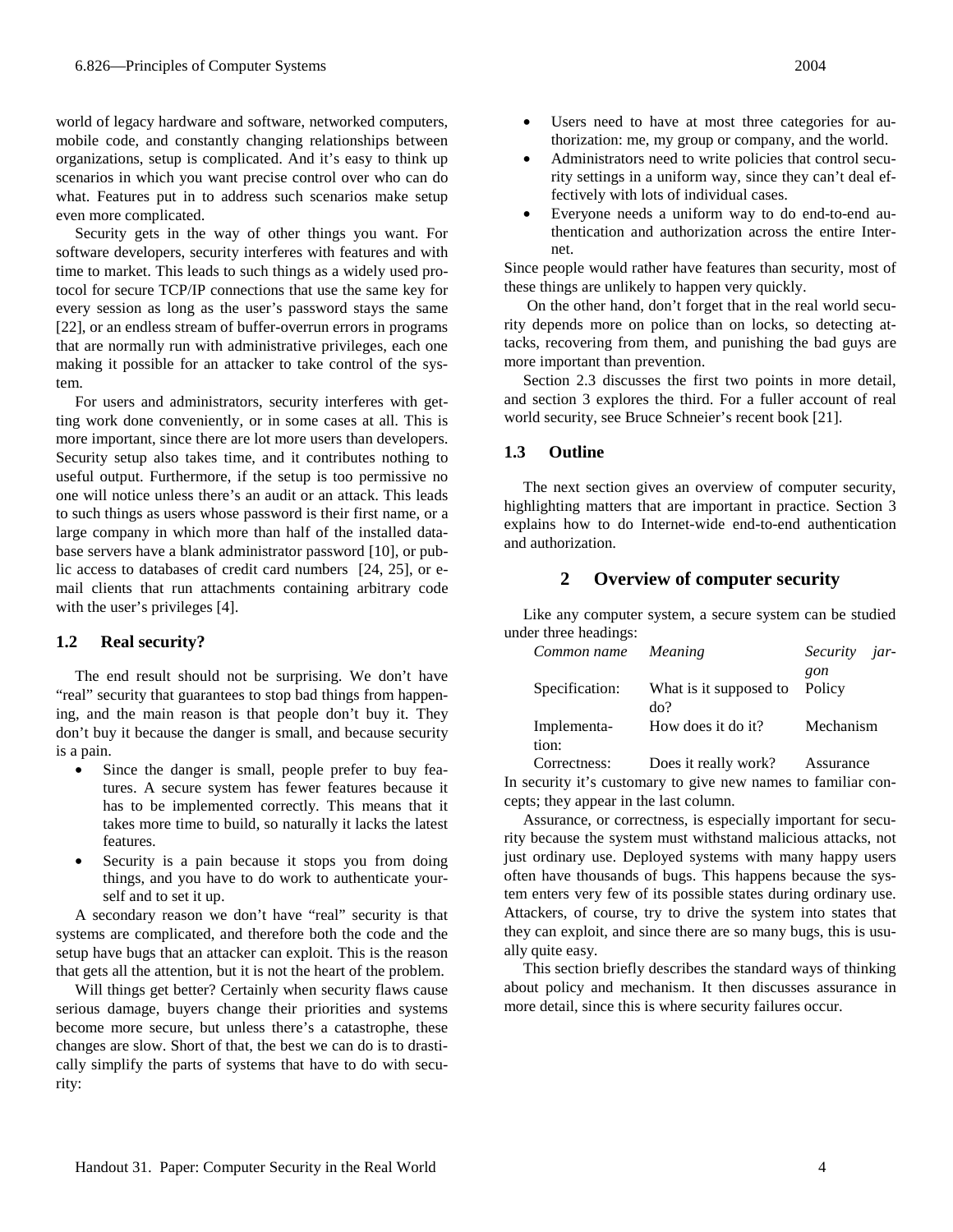## **2.1 Policy: Specifying security**

Organizations and people that use computers can describe their needs for information security under four major headings [17]:

- Secrecy: controlling who gets to read information.
- *Integrity*: controlling how information changes or resources are used.
- *Availability*: providing prompt access to information and resources.
- *Accountability*: knowing who has had access to information or resources.

They are usually trying to protect some resource against danger from an attacker. The resource is usually either information or money. The most important dangers are:

Vandalism or sabotage that

| -damages information | integrity    |
|----------------------|--------------|
| -disrupts service    | availability |
| Theft                |              |
| —of money            | integrity    |
| —of information      | secrecy      |
| Loss of privacy      | secrecy      |

Each user of computers must decide what security means to them. A description of the user's needs for security is called a security policy.

Most policies include elements from all four categories, but the emphasis varies widely. Policies for computer systems are usually derived from policies for real world security. The military is most concerned with secrecy, ordinary businesses with integrity and accountability, telephone companies with availability. Obviously integrity is also important for national security: an intruder should not be able to change the sailing orders for a carrier, and certainly not to cause the firing of a missile or the arming of a nuclear weapon. And secrecy is important in commercial applications: financial and personnel information must not be disclosed to outsiders. Nonetheless, the difference in emphasis remains [5].

A security policy has both a positive and negative aspect. It might say, "Company confidential information should be accessible only to properly authorized employees". This means two things: properly authorized employees *should* have access to the information, and other people *should not* have access. When people talk about security, the emphasis is usually on the negative aspect: keeping out the bad guy. In practice, however, the positive aspect gets more attention, since too little access keeps people from getting their work done, which draws attention immediately, but too much access goes undetected until there's a security audit or an obvious attack,<sup>2</sup>

which hardly ever happens. This distinction between talk and practice is pervasive in security.

This paper deals mostly with integrity, treating secrecy as a dual problem. It has little to say about availability, which is a matter of keeping systems from crashing and allocating resources both fairly and cheaply. Most attacks on availability work by overloading systems that do too much work in deciding whether to accept a request.

#### **2.2 Mechanism: Implementing security**

Of course, one man's policy is another man's mechanism. The informal access policy in the previous paragraph must be elaborated considerably before it can be enforced by a computer system. Both the set of confidential information and the set of properly authorized employees must be described precisely. We can view these descriptions as more detailed policy, or as implementation of the informal policy.

In fact, the implementation of security has two parts: the code and the setup or configuration. The code is the programs that security depends on. The setup is all the data that controls the operations of these programs: folder structure, access control lists, group memberships, user passwords or encryption keys, etc.

The job of a security implementation is to defend against vulnerabilities. These take three main forms:

- 1) Bad (buggy or hostile) *programs.*
- 2) Bad (careless or hostile) agents, either programs or *people*, giving bad instructions to good but gullible programs.
- 3) Bad agents tapping or spoofing *communications*.

Case (2) can be cascaded through several levels of gullible agents. Clearly agents that might get instructions from bad agents must be prudent, or even paranoid, rather than gullible. Broadly speaking, there are five defensive strategies:

- 1) *Coarse: Isolate*—keep everybody out. It provides the best security, but it keeps you from using information or services from others, and from providing them to others. This is impractical for all but a few applications.
- 2) *Medium: Exclude*—keep the bad guys out. It's all right for programs inside this defense to be gullible. Code signing and firewalls do this.
- 3) *Fine: Restrict*—Let the bad guys in, but keep them from doing damage. Sandboxing does this, whether the traditional kind provided by an operating system process, or the modern kind in a Java virtual machine. Sandboxing typically involves access control on resources to define the holes in the sandbox. Programs accessible from the sandbox must be paranoid; it's hard to get this right.
- 4) *Recover*—Undo the damage. Backup systems and restore points are examples. This doesn't help with secrecy, but it helps a lot with integrity and availability.
- 5) *Punish*—Catch the bad guys and prosecute them. Auditing and police do this.

<sup>&</sup>lt;sup>2</sup> The modifier "obvious" is important; an undetected attack is much more dangerous, since the attacker can repeat it. Even worse, the victims won't know that they should take steps to recover, such as changing compromised plans or calling the police.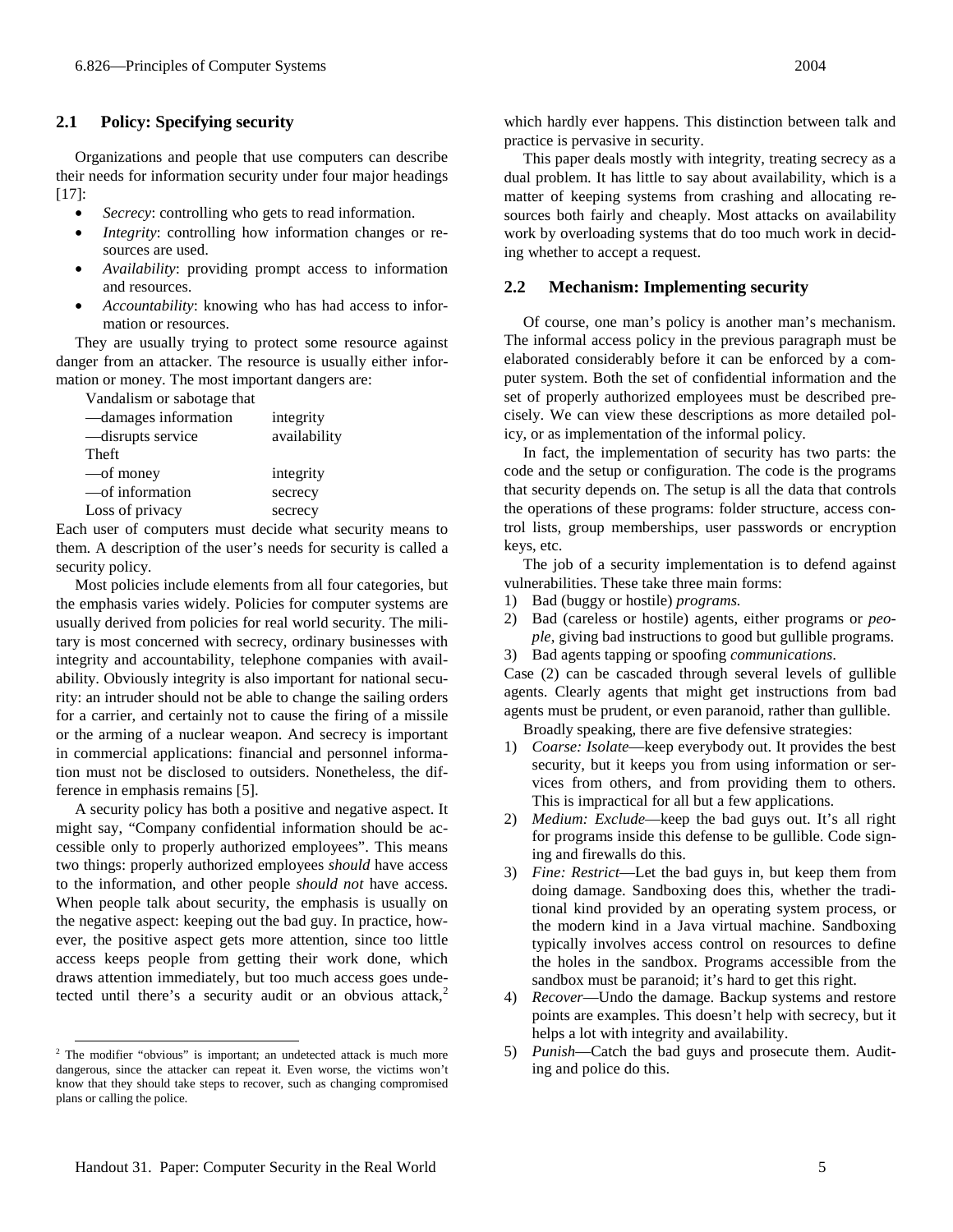

**Figure 1**: The access control model



**Figure 2**: The information flow model

The well-known *access control* model shown in figure 1 provides the framework for these strategies. In this model, a guard<sup>3</sup> controls the access of requests for service to valued resources, which are usually encapsulated in objects. The guard's job is to decide whether the source of the request, called a *principal*, is allowed to do the operation on the object. To decide, it uses two kinds of information: *authentication* information from the left, which identifies the principal who made the request, and *authorization* information from the right, which says who is allowed to do what to the object. As we shall see in section 3, there are many ways to make this division. The reason for separating the guard from the object is to keep it simple.

Of course security still depends on the object to implement its methods correctly. For instance, if a file's read method changes its data, or the write method fails to debit the quota, or either one touches data in other files, the system is insecure in spite of the guard.

Another model is sometimes used when secrecy in the face of bad programs is a primary concern: the *information flow control* model shown in figure 2 [6, 14]. This is roughly a dual of the access control model, in which the guard decides whether information can flow to a principal.

In either model, there are three basic mechanisms for implementing security. Together, they form the gold standard for security (since they all begin with Au):

- *Authenticating* principals, answering the question "Who said that?" or "Who is getting that information?". Usually principals are people, but they may also be groups, machines, or programs.
- *Authorizing* access, answering the question "Who is trusted to do which operations on this object?".
- *Auditing* the decisions of the guard, so that later it's possible to figure out what happened and why.

# **2.3 Assurance: Making security work**

## *The unavoidable price of reliability is simplicity.* (Hoare)

What does it mean to make security work? The answer is based on the idea of a *trusted computing base* (TCB), the collection of hardware, software, and setup information on which the security of a system depends. Some examples may help to clarify this idea.

• If the security policy for the machines on a LAN is just that they can access the Web but no other Internet services, and no inward access is allowed, then the TCB is just the firewall (hardware, software, and setup) that

<sup>&</sup>lt;sup>3</sup> a "reference monitor" in the jargon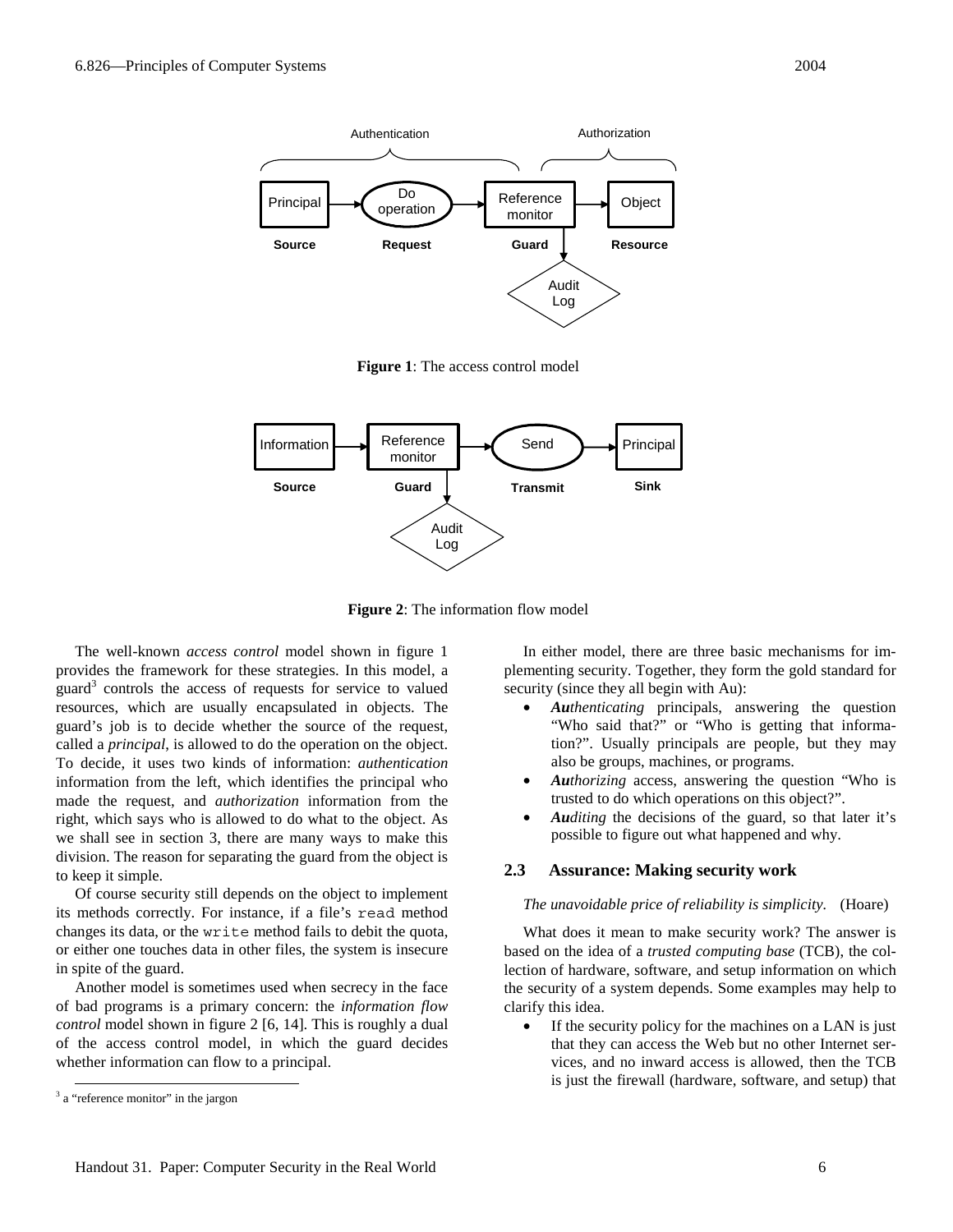allows outgoing port 80 TCP connections, but no other traffic.<sup>4</sup> If the policy also says that no software downloaded from the Internet should run, then the TCB also includes the browser code and settings that disable Java and other software downloads.<sup>5</sup>

If the security policy for a Unix system is that users can read system directories, and read and write their home directories, then the TCB is roughly the hardware, the Unix kernel, and any program that can write a system directory (including any that runs as superuser). This is quite a lot of software. It also includes /etc/passwd and the permissions on system and home directories.

The idea of a TCB is closely related to the end-to-end principle [20]—just as reliability depends only on the ends, security depends only on the TCB. In both cases, performance and availability isn't guaranteed.

In general, it's not easy to figure out what is in the TCB for a given security policy. Even writing the specs for the components is hard, as the examples may suggest.

For security to work perfectly, the specs for all the TCB components must be strong enough to enforce the policy, and each component has to satisfy its spec. This level of assurance has seldom been attempted. Essentially always, people settle for something much weaker and accept that both the specs and the implementation will be flawed. Either way, it should be clear that a smaller TCB is better.

A good way to make defects in the TCB less harmful is to use *defense in depth*, redundant mechanisms for security. For example, a system might include:

- Network level security, using a firewall.
- Operating system security, using sandboxing to isolate programs. This can be done by a base OS like Windows or Unix, or by a higher-level OS like a Java VM.
- Application level security that checks authorization directly.

The idea is that it will be hard for an attacker to simultaneously exploit flaws in all the levels. Defense in depth offers no guarantees, but it does seem to help in practice.

Most discussions of assurance focus on the software (and occasionally the hardware), as I have done so far. But the other important component of the TCB is all the *setup* or configuration information, the knobs and switches that tell the software what to do. In most systems deployed today there is a lot of this information. It includes:

1) What software is installed with system privileges, and perhaps what software is installed that will run with the user's privileges. "Software" includes not just binaries, but anything executable, such as shell scripts or macros.

- 2) The database of users, passwords (or other authentication data), privileges, and group memberships. Often services like SQL servers have their own user database.
- 3) Network information such as lists of trusted machines.
- 4) The access controls on all the system resources: files, services (especially those that respond to requests from the network), devices, etc.
- 5) Doubtless many other things that I haven't thought of.

Although setup is much simpler than code, it is still complicated, it is usually done by less skilled people, and while code is written once, setup is different for every installation. So we should expect that it's usually wrong, and many studies confirm this expectation. The problem is made worse by the fact that setup must be based on the documentation for the software, which is usually voluminous, obscure, and incomplete at best.<sup>6</sup> See [2] for an eye-opening description of these effects in the context of financial cryptosystems, [18] for an account of them in the military, and [21] for many other examples.

The only solution to this problem is to make security setup much simpler, both for administrators and for users. It's not practical to do this by changing the base operating system, both because changes there are hard to carry out, and because some customers will insist on the fine-grained control it provides. Instead, take advantage of this fine-grained control by using it as a "machine language". Define a simple model for security with a small number of settings, and then compile these into the innumerable knobs and switches of the base system.

What form should this model take?

**Users** need a very simple story, with about three levels of security: me, my group or company, and the world, with progressively less authority. Browsers classify the network in this way today. The corresponding private, shared, and public data should be in three parts of the file system: my documents, shared documents, and public documents. This combines the security of data with where it is stored, just as the physical world does with its public bulletin boards, private houses, locked file cabinets, and safe deposit boxes. It's familiar, there's less to set up, and it's obvious what the security of each item is.

Everything else should be handled by security policies that vendors or administrators provide. In particular, policies should classify all programs as trusted or untrusted based on how they are signed, unless the user overrides them explicitly. Untrusted programs can be rejected or sandboxed; if they are sandboxed, they need to run in a completely separate world, with separate global state such as user and temporary folders, history, web caches, etc. There should be no communication with the trusted world except when the user explicitly copies

 <sup>4</sup> This assumes that there are no connections to the Internet except through the firewall.

<sup>&</sup>lt;sup>5</sup> This assumes that the LAN machines don't have any other software that might do downloads from the Internet. Enforcing this would greatly expand the TCB in any standard operating system known to me.

 <sup>6</sup> Of course code is also based on documentation for the programming language and libraries invoked, but this is usually much better done.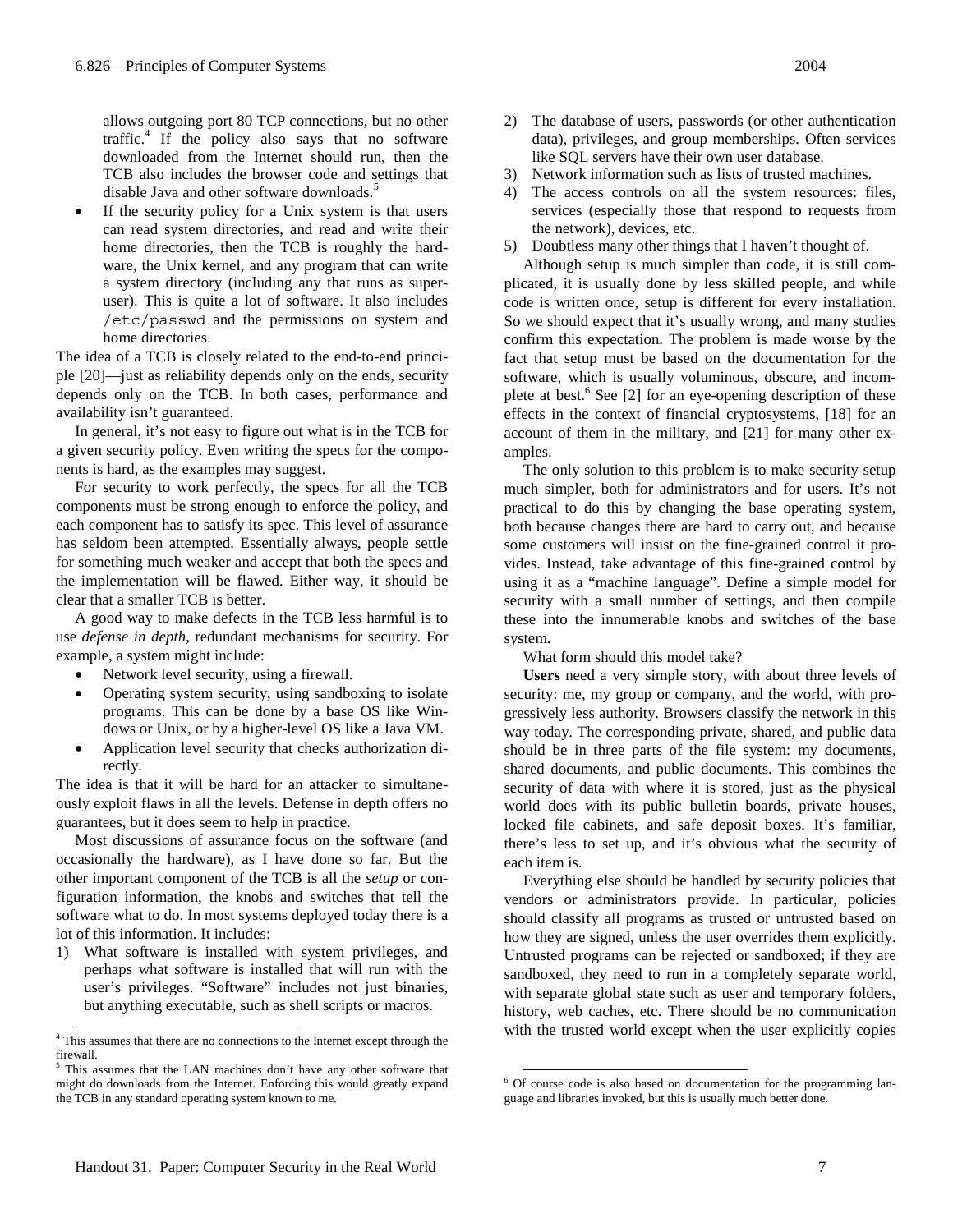something by hand. This is a bit inconvenient, but anything else is bound to be unsafe.

**Administrators** still need a fairly simple story, but they need even more the ability to handle many users and systems in a uniform way, since they can't deal effectively with lots of individual cases. The way to do this is to let them define socalled security *policies*<sup>7</sup>, rules for security settings that are applied automatically to groups of machines. These should say things like:

- Each user has read/write access to their home folder on a server, and no one else has this access.
- A user is normally a member of one workgroup, which has access to group home folders on all its members' machines and on the server.
- System folders must contain sets of files that form a vendor-approved release.
- All executable programs must be signed by a trusted authority.

 These policies should usually be small variations on templates provided and tested by vendors, since it's too hard for most administrators to invent them from scratch. It should be easy to turn off backward compatibility with old applications and network nodes, since administrators can't deal with the security issues it causes.

Some customers will insist on special cases. This means that useful exception reporting is essential. It should be easy to report all the variations from standard practice in a system, especially variations in the software on a machine, and all changes from a previous set of exceptions. The reports should be concise, since long ones are sure to be ignored.

To make the policies manageable, administrators need to define *groups* of users and of resources, and then state the policies concisely in terms of these groups. Ideally, groups of resources follow the file system structure, but there need to be other ways to define them to take account of the baroque conventions in existing networks, OS's and applications.

To handle repeating patterns of groups, system architects can define *roles*, which are to groups as classes are to objects in Java. So each division in a company might have roles for 'employees', 'manager', 'finance, and 'marketing', and folders such as 'budget' and 'advertising plans'. The 'manager' and 'finance' roles have write access to 'budget' and so forth. The Appliance division will have a specific group for each of these: 'Appliance-members', 'Appliance-budget', etc., and thus 'Appliance-finance' will have write access to 'Appliancebudget'.

Policies are usually implemented by compiling them into existing security settings. This means that existing resource managers don't have to change, and it also allows for both powerful high-level policies and efficient enforcement, just as compilers allow both powerful programming languages and efficient execution.

**Developers** need a type-safe virtual machine like Java or Microsoft's Common Language Runtime; this will eliminate a lot of bugs. Unfortunately, most of the bugs that hurt security are in system software that talks to the network, and it will be a while before system code is written that way.

They also need a development process that takes security seriously, valuing designs that make assurance easier, getting them reviewed by security professionals, and refusing to ship code with serious security flaws.

# **3 End-to-end access control**

*Any problem in computer science can be solved with another level of indirection.* (Wheeler)

Secure distributed systems need a way to handle authentication and authorization uniformly throughout the Internet. In this section we first explain how security is done locally today, and then describe the principles that underlie a uniform endto-end scheme. A number of papers [8, 11, 23] explain these ideas in more detail, and they are the basis for recent proposals for web services security [15].

# **3.1 Local access control**

Most existing systems, such as Unix and Windows, do authentication and authorization locally. They have a local database for user authentication (usually by passwords) and group membership, and a local database of authorization information, usually in the form of an access control list (ACL) on each resource. They either rely on physical security or luck to secure the channel to the user, or use an encrypted channel protocol like PPTP. The system identifies a logged-in user by a "security identifier" or SID.

You might think that security on the web is more global or distributed, but in fact web servers work the same way. They usually use SSL to secure the user channel; this also authenticates the server's DNS name, but users hardly ever pay any attention. Authorization is primitive, since usually the only protected resources are the entire service and the private data that it keeps for each user. Each server farm has a separate local user database.

There is a slight extension of this strictly local scheme, in which each system belongs to a "domain" and the authentication database is stored centrally on a domain controller. To log in a user the local system, instead of doing the work itself, does an RPC to the controller (secured by a shared encryption key that is set up when the system joins the domain), passing in the user's password response. The controller does exactly what the login system did by itself in the earlier scheme, and returns the user's identity. It also returns a token that the login system can use later to reauthenticate the user to the controller.

 <sup>7</sup> This is a lower-level example of a security specification, one that a machine can understand, by contrast with the informal, high-level examples that we saw earlier.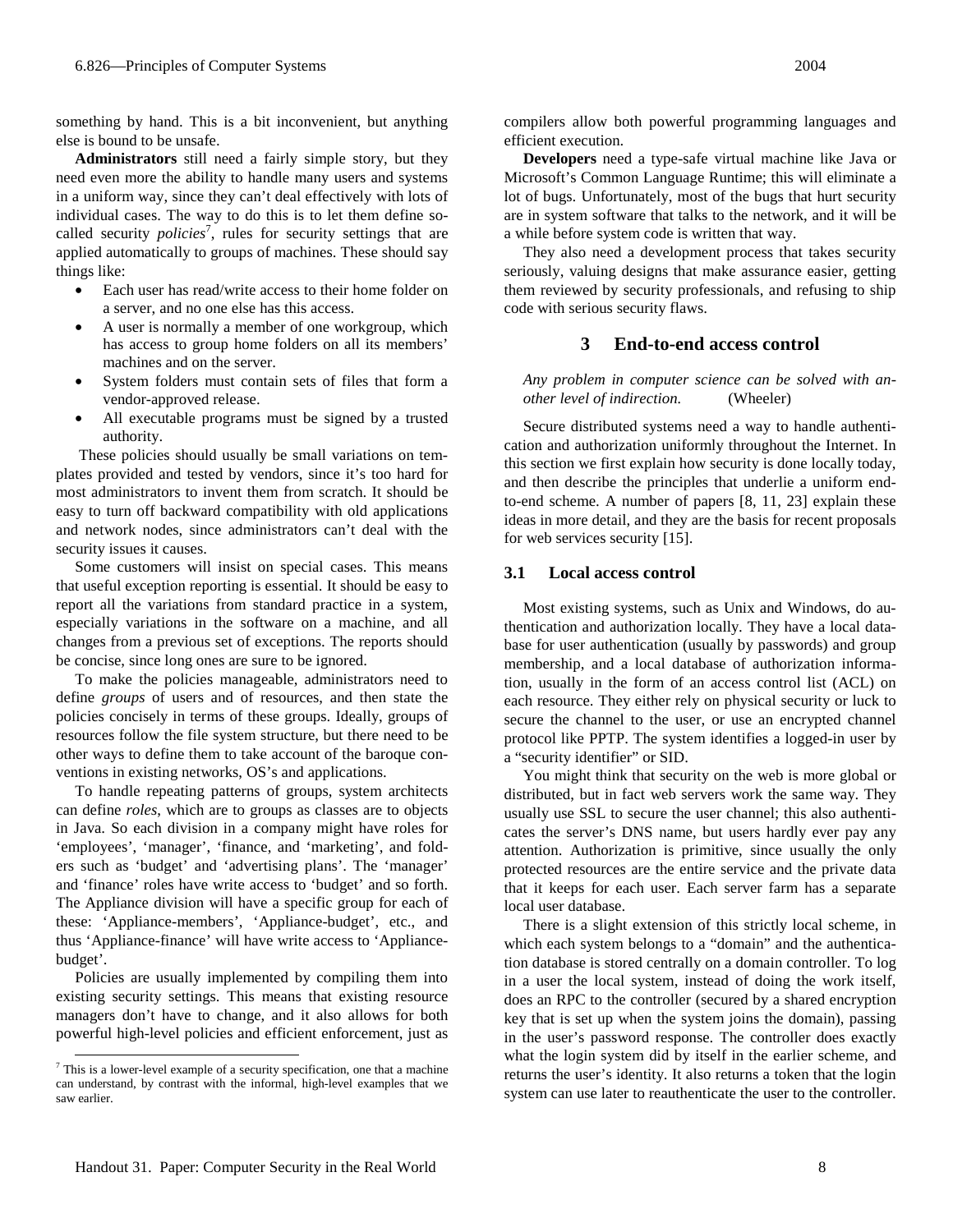SIDs are no longer local to the individual system but span the domain.

Kerberos, Windows domains, and Passport all work this way. In Kerberos the reauthentication token is confusingly called a "ticket-granting ticket".

To authenticate the user to another system in the domain, the login system can ask the controller to forward the authentication to the target system (or it can forward the password response, an old and deprecated method). In Kerberos the domain controller does this by sending a message called a "ticket" to the target on the secure channel between them.<sup>8</sup>

Authentication to another domain works the same way, except that there is another level of indirection through the target domain's controller. A shared key between the two domains secures this channel. The secure communication is thus login system to login controller to target controller to target. A further extension organizes the domains in a tree and uses this scheme repeatedly, once for each domain on the path through the common ancestor.

Unless the domains trust each other completely, each one should have its own space of SIDs and should only be trusted to assign its own SIDs to a user. Otherwise any domain can assign any SID to any user, so that the Microsoft subsidiary in Columbia can authenticate someone as Bill Gates. See section 3.5 for more on this point.

#### **3.2 Distributed access control**

A distributed system may involve systems (and people) that belong to different organizations and are managed differently. To do access control cleanly in such a system (as opposed to the strictly local systems of the last section) we need a way to treat uniformly all the items of information that contribute to the decision to grant or deny access. Consider the following example:

Alice at Intel is part of a team working on a joint Intel-Microsoft project called Atom. She logs in, using a smart card to authenticate herself, and connects using SSL to a project web page called Spectra at Microsoft. The web page grants her access because:

- 6) The request comes over an SSL connection secured with a session key  $K_{SSL}$ .
- 7) To authenticate the SSL connection, Alice's smart card uses her key *KAlice* to sign a response to a challenge from the Microsoft server.<sup>9</sup>

8) Intel certifies that *KAlice* is the key for Alice@Intel.com.

Microsoft's group database says that Alice@Intel.com is in the Atom group.

9) The ACL on the Spectra page says that Atom has read/write access.

For brevity, we drop the .com from now on.

To avoid the need for the smart card to re-authenticate Alice to Microsoft, the card can authenticate a temporary key *Ktemp* on her login system, and that key can authenticate the login connection. (2) is then replaced by:

- 2a) Alice's smart card uses her key *KAlice* to sign a certificate for the temporary key  $K_{temp}$  owned by the login system.
- 2b) Alice's login system authenticates the SSL connection by using  $K_{temp}$  to sign a response to a challenge from the Microsoft server.

From this example we can see that many different kinds of information contribute to the access control decision:

Authenticated session keys

User passwords or public keys

Delegations from one system to another

Group memberships

ACL entries.

We want to do a number of things with this information:

- Keep track of how secure channels are authenticated, whether by passwords, smart cards, or systems.
- Make it secure for Microsoft to accept Intel's authentication of Alice.
- Handle delegation of authority to a system, for example, Alice's login system.
- Handle authorization via ACLs like the one on the Spectra page.
- Record the reasons for an access control decision so that it can be audited later.

# **3.3 Chains of trust**

What is the common element in all the steps of the example and all the different kinds of information? From the example we can see that there is a *chain of trust* running from the request at one end to the Spectra resource at the other. A link of this chain has the form

"Principal *P* speaks for principal *Q* about statements in set *T*."

For example,  $K_{SSL}$  speaks for  $K_{Alice}$  about everything, and Atom@Microsoft speaks for Spectra about read and write.

The idea of "speaks for" is that if *P* says something about *T*, then *Q* says it too; that is, *P* is trusted as much as *Q*, at least for statements in *T*. Put another way, *Q* takes responsibility for anything that *P* says about *T*. A third way: *P* is a more powerful principal than  $Q$  (at least with respect to  $T$ ) since  $P$ 's state-

<sup>&</sup>lt;sup>8</sup> This means that the controller encrypts the ticket with the key that it shares with the target. It actually sends the ticket to the login system, which passes it on to the target, but the way the bits are transmitted doesn't affect the security. The ticket also enables a secure channel between the target and the login system, by including a new key shared between them.

<sup>&</sup>lt;sup>9</sup> Saying that the card signs with the public key  $K_{Alice}$  means that it encrypts with the corresponding private key. Through the magic of public-key cryptography, anyone who knows the public key can verify this signature.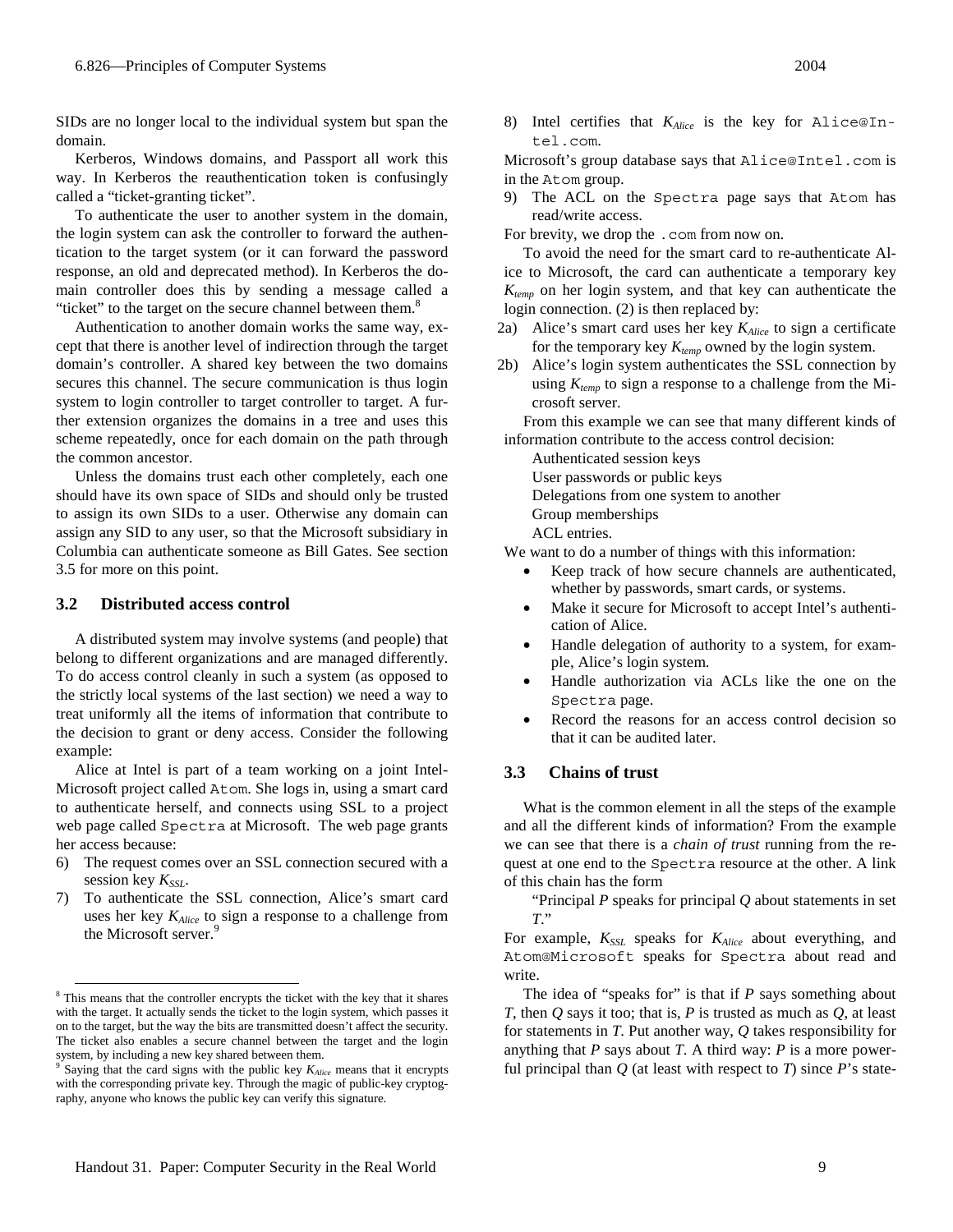

**Figure 3**: The chain of trust

ments are taken at least as seriously as *Q*'s, and perhaps more seriously.

The notion of principal is very general, encompassing any entity that we can imagine making statements. In the example, secure channels, people, groups, systems, program images, and resource objects are all principals.

The idea of "about subjects *T*" is that *T* is some way of describing a set of things that *P* (and therefore *Q*) might say. You can think of *T* as a pattern or predicate that characterizes this set of statements. In the example, *T* is "all statements" except for step (5), where it is "read and write requests". It's up to the guard of the object that gets the request to figure out whether the request is in *T*, so the interpretation of *T*'s encoding can be local to the object. for example, we could refine "read and write requests" to "read and write requests for files whose names match ~lampson/security/\*.doc". SPKI [8] develops this idea in some detail.

We can write this  $P \stackrel{T}{\Rightarrow} Q$  for short, or  $P \Rightarrow Q$  if *T* is "all statements". With this notation the chain for the example is:

 $K_{SSL} \Rightarrow K_{temp} \Rightarrow K_{Alice} \Rightarrow$  Alice@Intel  $\Rightarrow$ 

<sub>--352</sub> / --<sub>2000</sub> / --<sub>2000</sub> / ---<br>Atom@Microsoft ⇒ Spectra

 Figure 3 shows how the chain of trust is related to the various principals. Note that the "speaks for" arrows are quite independent of the flow of bytes: trust flows clockwise around the loop, but no data traverses this path.

The remainder of this section explains some of the details of establishing the chain of trust. Things can get a bit complicated; don't lose sight of the simple idea. For more details see [13, 23, 8, 11].

## **3.4 Evidence for the links**

How do we establish a link in the chain, that is, a fact  $P \Rightarrow Q$ ? Someone, either the object's guard or a later auditor, needs to see evidence for the link; we call this entity the "verifier". The evidence has the form "principal says delegation", where a delegation is a statement of the form  $P \Rightarrow Q$ .<sup>10</sup> The principal is taking responsibility for the delegation. So we need to answer three questions:

Why do we *trust* the principal for this delegation?

How do we know who *says* the delegation?

Why is the principal *willing* to say it?

**Why trust?** The answer to the first question is always the same: We trust  $Q_T$  for  $P \Rightarrow Q$ , that is, we believe it if  $Q$  says it. When *Q* says  $P \Rightarrow Q$ , *Q* is delegating its authority for *T* to *P*, because on the strength of this statement anything that *P* says about *T* will be taken as something that *Q* says. We believe the delegation on the grounds that *Q*, as a responsible adult or the computer equivalent, should be allowed to delegate its authority.

**Who says?** The second question is: How do we know that *Q* says  $P \Rightarrow Q$ ? The answer depends on how *Q* is doing the saying.

- 10) If *Q* is a key, then "*Q* says *X*" means that *Q* cryptographically signs *X*, and this is something that a program can easily verify. This case applies for  $K_{temp} \Rightarrow K_{Alice}$ . If  $K_{Alice}$ signs it, the verifier believes that *KAlice* says it, and therefore trusts it by the delegation rule above.
- 11) If *Q* is the verifier itself, then  $P \stackrel{T}{\Rightarrow} Q$  is probably just an entry in a local database; this case applies for an ACL entry like  $A$ tom  $\Rightarrow$  Spectra. The verifier believes its own local data.

<sup>&</sup>lt;sup>10</sup> In [13, 23] this kind of delegation is called "handoff", and the word "delegate" is used in a narrower sense.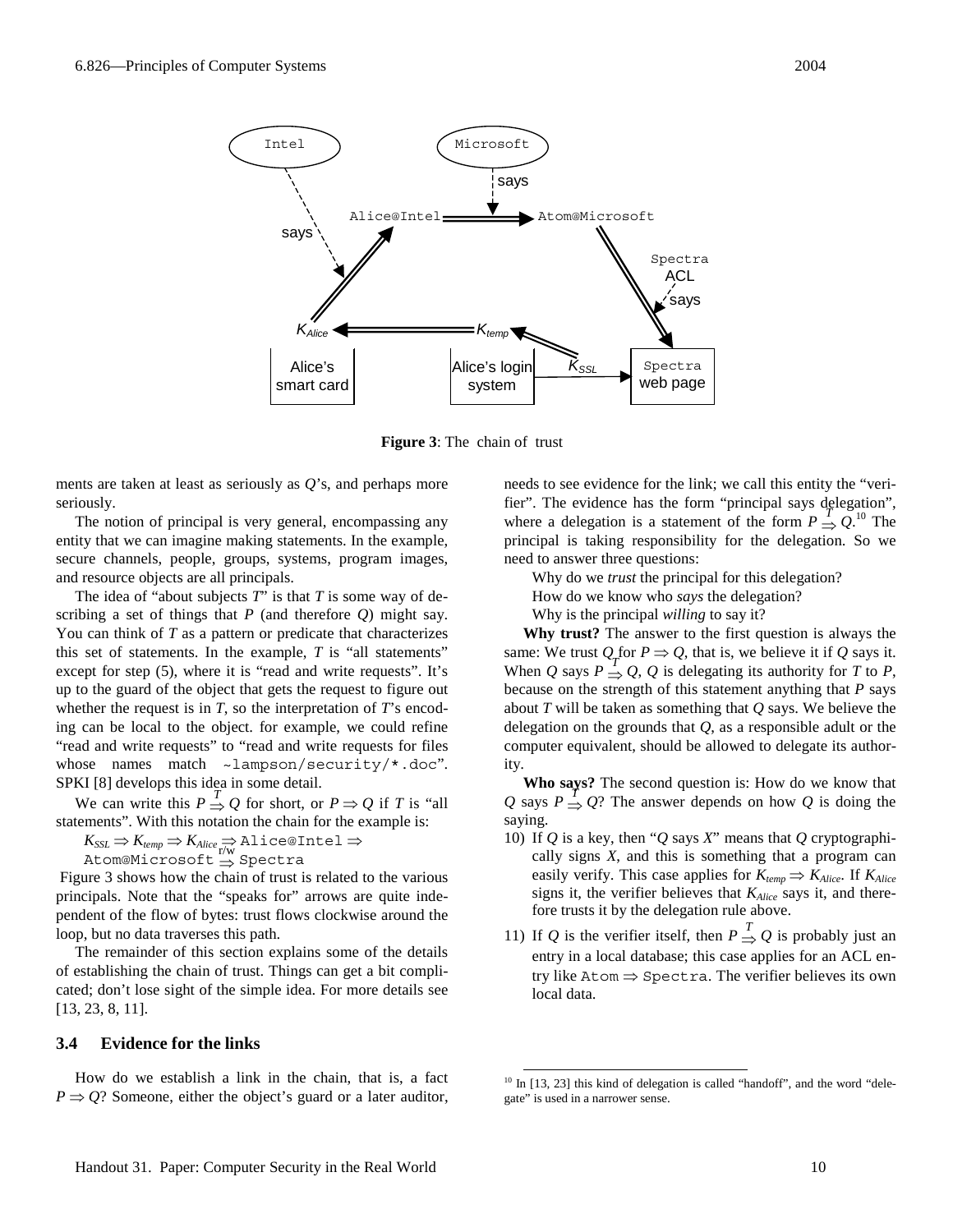These are the only ways that the verifier can *directly* know who said something: receive it on a secure channel or store it locally.

To verify that any other principal says something, the verifier needs some reasoning about "speaks for". For a key binding like  $K_{Alice} \Rightarrow$  Alice@Intel, the verifier needs a secure channel to some principal that can speak for Alice@Intel. As we shall see later, Intel  $\stackrel{\text{delegat}}{\Rightarrow}$  Alice@Intel. So it's enough for the verifier to see  $K_{Alice} \Rightarrow$  Alice@Intel on a secure channel from Intel. Where does this channel come from?

The simplest way is for the verifier to simply know  $K_{\text{Intel}} \Rightarrow$ Intel, that is, to have it wired in (case (2) above). Then encryption by *KIntel* forms the secure channel. Recall that in our example the verifier is a Microsoft web server. If Microsoft and Intel establish a direct relationship, Microsoft will know Intel's public key  $K_{\text{Intel}}$ , that is, know  $K_{\text{Intel}} \Rightarrow$  Intel.

Of course, we don't want to install  $K_{Intel} \Rightarrow$  Intel explicitly on every Microsoft server. Instead, we install it in some Microsoft-wide directory. All the other servers have secure channels to the directory (for instance, they know the directory's public key  $K_{MSDir}$ ) and trust it unconditionally to authenticate principals outside Microsoft. Only  $K_{MSDir}$  and the delegation

"*KMSDir* ⇒ \* except \*.Microsoft.com" need to be installed in each server.

The remaining case in the example is the group membership Alice@Intel ⇒ Atom@Microsoft. Just as Intel  $\Rightarrow$ Alice@Intel, so Microsoft ⇒ Atom@Microsoft. Therefore it's Microsoft that should make this delegation.

**Why willing?** The third question is: Why should a principal make a delegation? The answer varies greatly. Some facts are installed manually, like  $K_{Intel} \Rightarrow$  Intel at Microsoft when the companies establish a direct relationship, or the ACL entry  $A$ tom  $\Rightarrow$  Spectra. Others follow from the properties of some algorithm. For instance, if I run a Diffie-Hellman key exchange protocol that yields a fresh shared key  $K_{DH}$ , then as long as I don't disclose  $K_{DH}$ , I should be willing to say

" $K_{DH} \Rightarrow$  me, provided you are the other end of a Diffie-Hellman run that yielded  $K_{DH}$ , you don't disclose  $K_{DH}$  to anyone else, and you don't use  $K_{DH}$  to send any messages yourself."

In practice I do this simply by signing  $K_{DH} \Rightarrow K_{me}$ ; the qualifiers are implicit in running the Diffie-Hellman protocol.<sup>11</sup>

For a very different example, consider a server *S* starting a process from an executable program image file SQLServer.exe. If *S* sets up a secure channel *C* from this process, it can safely assert  $C \Rightarrow$  SQLServer. Of course,

only someone who trusts *S* to run SQLServer (that is, believes  $S \stackrel{\text{delegate}}{\Rightarrow}$  SQLServer) will believe *S*'s statement. Normally administrators set up such delegations. We discuss this

#### **3.5 Names**

in more detail in section 3.6.

In the last section we said without explanation that Intel delegate ⇒ Alice@Intel. Why is this a good convention to adopt? Well, someone has to speak for Alice@Intel, since the only alternative is to install facts about it manually, which is tedious and error-prone. Who should it be? The obvious answer is that the parent of a name should speak for it, at least for the purpose of delegating its authority. Formally, we have the axiom  $P \stackrel{\text{delegate}}{\Rightarrow} P/N^{12}$  for any principal *P* and simple name *N*. Using this repeatedly, *P* can delegate from any path name that starts with *P*. This is the whole point of hierarchical naming: parents have authority over children.

The simplest form of this is  $K \stackrel{\text{delegate}}{\Rightarrow} K/N$ , where *K* is a key. This means that every key is the root of a name space. This is simple because you don't need to install anything to use it. If *K* is a public key, it says  $P \Rightarrow K/N$  by signing a certificate with this contents. The certificate is public, and anyone can verify the signature and should then believe  $P \Rightarrow K/N$ .

Unfortunately, keys don't have any meaning to people. Usually we will want to know  $K_{\text{Intel}} \Rightarrow$  Intel, or something like that, so that from  $K_{Intel}$  says " $K_{Alice} \Rightarrow$  Alice@Intel" we can believe it. How do we establish this? One way, as always, is to install  $K_{Intel} \implies$  Intel manually; we saw in the previous section that Microsoft might do this if it establishes a direct relationship with Intel. The other is to use hierarchical naming at the next level up and believe  $K_{\text{Intel}} \Rightarrow$  Intel.com because  $K_{com}$  says it and we know  $K_{com} \implies$ com. Taking one more step, we get to the root of the DNS hierarchy; secure DNS [7] would let us take these steps if it were ever deployed.

This is fine for everyday use. Indeed, it's exactly what browsers do when they rely on Verisign to authenticate the DNS names of web servers, since they trust Verisign for any DNS name. It puts a lot of trust in Verisign or the DNS root, however, and if tight security is needed, people will prefer to establish direct relationships like the Intel-Microsoft one.

Why not always have direct relationships? They are a nuisance to manage, since each one requires exchanging a key in some manual way, and making some provisions for changing the key in case it's compromised.

Naming is a form of multiplexing, in which a principal *P* is extended to a whole family of sub-principals  $P/N_1$ ,  $P/N_2$ , etc.; such a family is usually called a "name space". Other kinds of multiplexing, like running several TCP connections over a host-to-host connection secured by IPSec, can use the same

<sup>&</sup>lt;sup>11</sup> Another way, used by SSL, is to send my password on the  $K_{DH}$  channel. This is all right if I know from the other scheme that the intended server is at the other end of the channel. Otherwise I might be giving away my password.

 <sup>12</sup> Alice@Intel.com is just a variant syntax for com/Intel/Alice.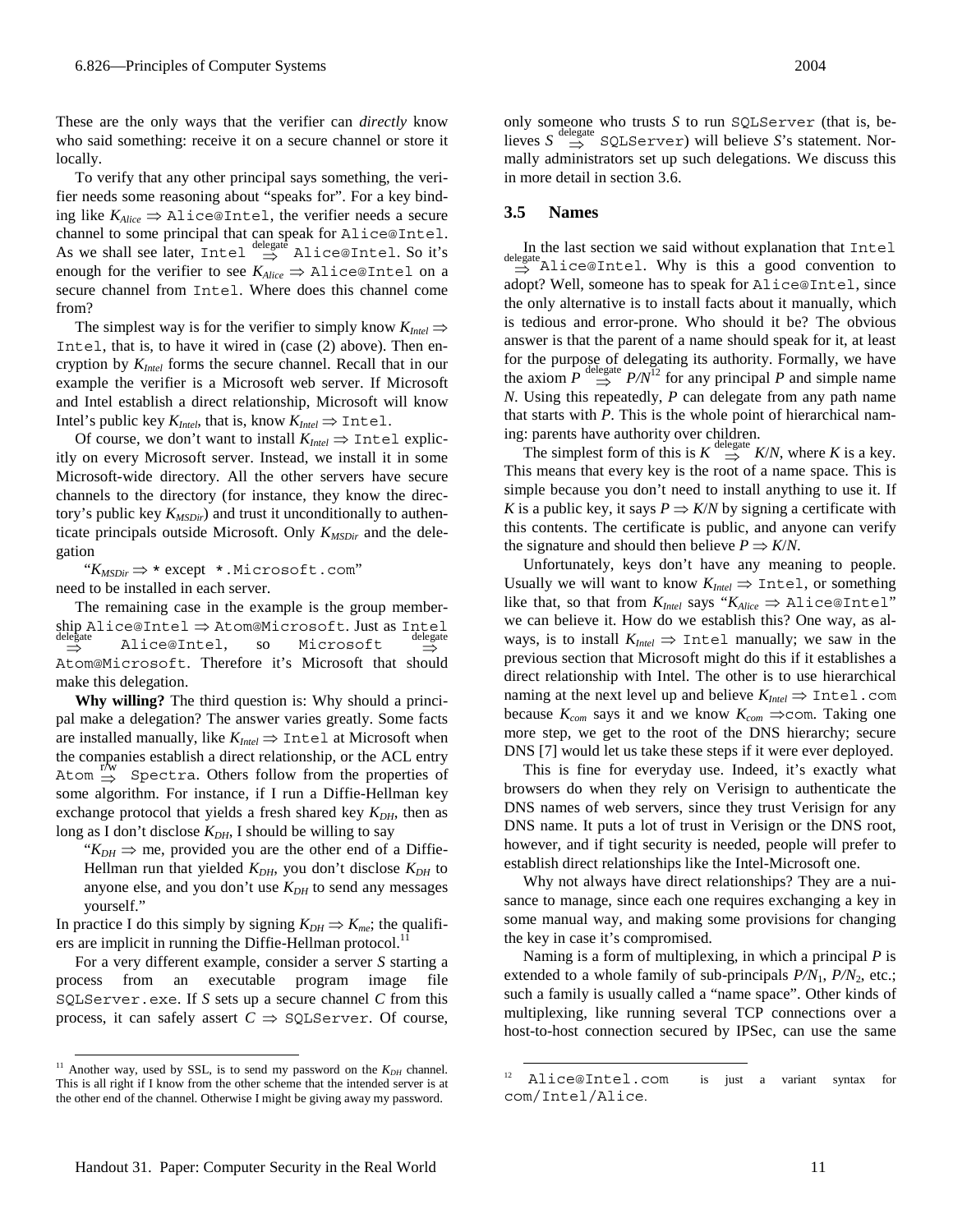"parent delegates to child" scheme. The quoting principals of [11, 13] are another example of multiplexing. SPKI [8] is the most highly developed form of this view of secure naming.

### **3.6 Authenticating Systems**

As we saw in section 3.4, we can treat a program image, represented by its secure hash, as a principal; the hash plays the same role as an encryption key. But a program can't make statements; to do so, it must be *loaded* into a *host H*. Booting an operating system is a special case of loading. A loaded program depends on the host it runs on; if you don't trust the host, you certainly shouldn't trust the running program.

There are four steps in authenticating a system *S*:

- 1) *H* needs to know something about the program image. It could simply rely on the image's file name, but to be conservative, *H* can compute a cryptographically secure hash or *digest*  $D_{SQL}$  of the image. If *H* runs the image with digest  $D_{SOL}$  as *S*, then  $S \Rightarrow D_{SOL}$ .
- 2) A digest, however, has the same drawback as a key: it's not meaningful to a person. So just as we bind a key to a user name with  $K_{Intel}$  says  $K_{Alice} \Rightarrow$  Alice@Intel, we bind a digest to a program name with  $K_{Microsoft}$  says  $D_{SOL}$  $\Rightarrow$  Microsoft/SQLServer. Now we have  $S \Rightarrow D_{SOL}$ ⇒ SQLServer. The host may also have an ACL of programs that it's willing to run, perhaps just Microsoft/SQLServer, perhaps Microsoft/\*.
- 3) The host must authenticate a channel *C* from *S* to the rest of the world. The simplest way to do this is to make up a key pair  $(K_S, K_S^{-1})$ , give *S* the private key  $K_S^{-1}$ , and authenticate the public key  $K_S$  with *H* says  $K_S \Rightarrow$  SQLServer. Now  $K<sub>S</sub>$  acts as the channel *C*.
- 4) No one will believe this, however, unless they trust *H* to run SQLServer. So a third party needs to know *H* says  $K_S \stackrel{\text{delegate}}{\Rightarrow} \texttt{SQLServer}.$

There are four principals here: the executable file, the digest  $D_{SQL}$ , the running SQL server *S*, and the channel  $K_S$  to *S*. The chain of trust is  $K_S \Rightarrow S \Rightarrow D_{SQL} \Rightarrow$  SQLServer. Of course only  $K_S$  actually transmits requests and only  $S$  actually generates them.

The NGSCB system [9] is an example of how to implement these ideas. Its aim is to provide a way to run newly written software on a PC with fairly high confidence that its execution isn't corrupted by a bad guy. Since existing operating systems are much too complicated to provide such confidence, the first step is to provide what amounts to a physically separate machine: hardware mechanisms ensure that this machine is isolated from the main OS. On this separate machine you run a new software stack, whose base is a new, small OS kernel called the *nexus*. More hardware stores a private key  $K_H$  for the machine and uses this key to sign a certificate for the nexus:  $K_H$  says  $K_{\text{nexus}} \Rightarrow D_{\text{nexus}}$ . In addition, the host uses its private key to encrypt data on behalf of the nexus, which it

will decrypt only for a program with the same digest. The nexus in turn loads applications and provides the same services for them.

### **3.7 Variations**

There are many variations in the details of setting up a chain of trust:

- How secure channels are implemented.
- How bytes are stored and moved around.
- Who collects the evidence.
- Whether evidence is summarized.
- How big objects are and how expressive *T* is.
- What compound principals exist other than names.

We pass over the complicated details of how to use encryption to implement secure channels. They don't affect the overall system design much, and problems in this area are usually caused by over-optimization or sloppiness [1]. We touch briefly on the other points, each of which could fill a paper by itself.

**Handling bytes.** The details of how to store and send around the bytes that represent messages are not directly relevant to security as long as the bytes are properly encrypted, but they make a big difference to the system design and performance. In analyzing security, it's important to separate the secure channels (usually recognizable by encryption at one end and decryption at the other) from the ordinary channels. Since the latter don't affect security, you can choose the flow and storage of encrypted bytes to optimize simplicity, performance, or availability.

The most important point here is the difference between public and shared key encryption. Public key allows a secure off-line *broadcast* channel. You can write a certificate on a tightly secured offline system and then store it in an untrusted system; any number of readers can fetch and verify it. To do broadcast with shared keys, you need a trusted on-line relay system. There's nothing wrong with this in principle, but it may be hard to make it both secure and highly available.

Contrary to popular belief, there's nothing magic about certificates. The best way to think of them is as secure answers to pre-determined queries (for example, "What is Alice's key?"). You can get the same effect by querying an on-line database that maps users to keys, as long as you trust the database server and the secure channel to it.

Caching is another aspect of where information is stored. It can greatly improve performance, and it doesn't affect security or availability as long as there's always a way to reload the cache if gets cleared or invalidated. This last pint is often overlooked.

**Collecting evidence.** The verifier (the guard that's granting access to an object) needs to see the evidence from each link in the chain of trust. There are two basic approaches to collecting this information: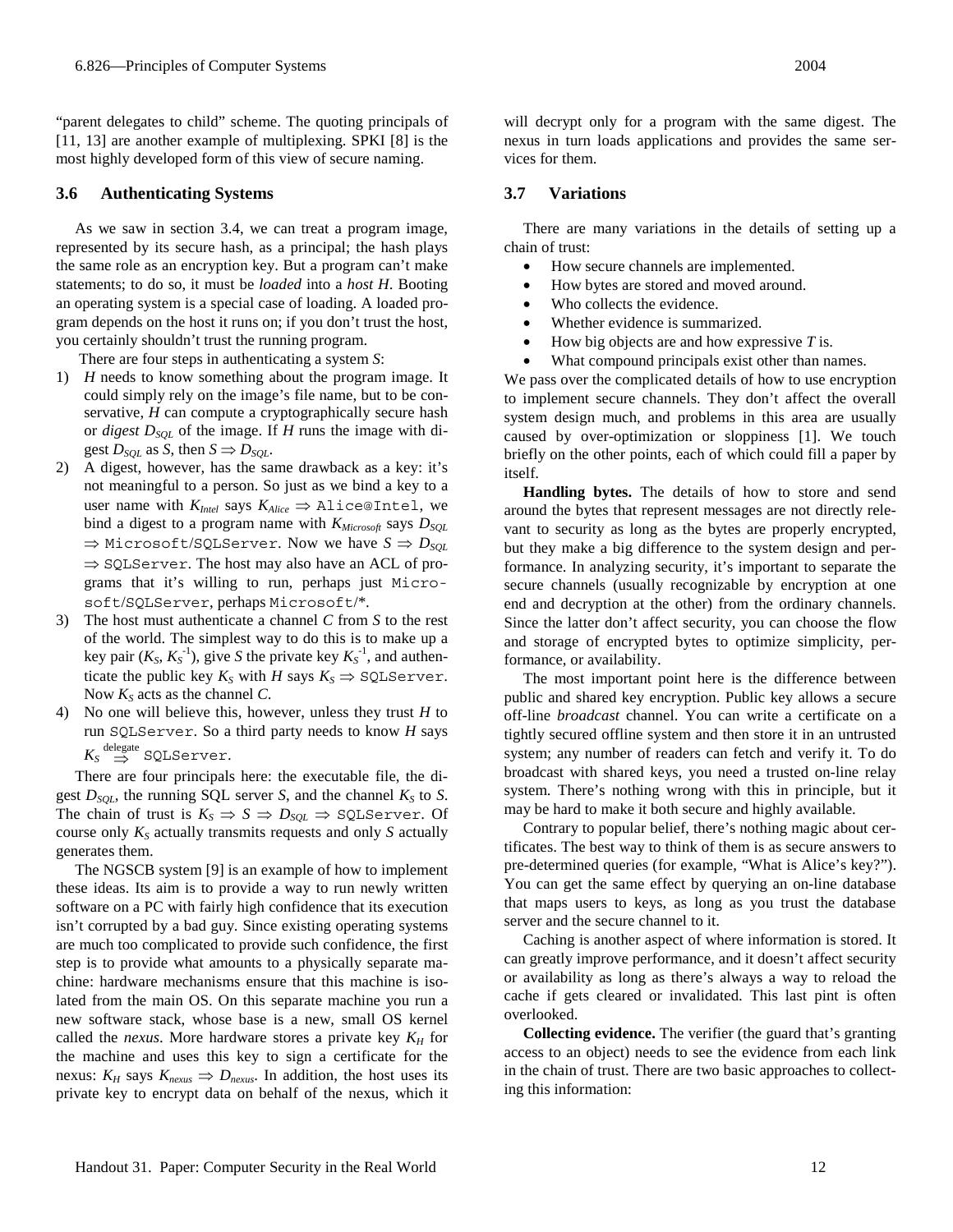*Push*: The client gathers the evidence and hands it to the object.

*Pull*: The object queries the client and other databases to collect the evidence it needs.

Most systems use push for authentication, the evidence for the identity of the client, and pull for authorization, the evidence for who can do what to the object. The security tokens in Windows are an example of push, and ACLs an example of pull. Push may require the object to tell the client what sort of evidence it needs; see [8, 11] for details.

If the client is feeble, or if some authentication information such as group memberships is stored near the object, more pull may be good. Cross-domain authentication in Windows is a partial example: the target domain controller, rather than the login controller, discovers membership in groups that are local to the target domain.

**Summarizing evidence.** It's possible to replace several links of a chain like  $P \Rightarrow Q \Rightarrow R$  with a single link  $P \Rightarrow R$ signed by someone who speaks for *R*. In the limit a link signed by the object summarizes the whole chain; this is usually called a capability. An open file descriptor is a familiar example; it summarizes the access rights of a process to a file, which are checked when the process opens the file. The advantages are savings in space and time to verify, which are especially important for feeble objects such as computers embedded in small devices. The drawbacks are that it's harder to do setup and to revoke access.

**Expressing sets of statements.** Traditionally an object groups its methods into a few sets (for example, files have read, write, and execute methods), permissions for these sets of requests appear on ACLs, and there's no way to restrict the set of statements in other delegations. SPKI [8] uses "tags" to define sets of statements and can express unions and intersections of sets in any delegation, so you can say things like "Alice  $\Rightarrow$  Atom for reads of files named  $*$ . doc and purchase orders less than \$5000". This example illustrates the tradeoff between the size of objects and the expressiveness of *T*: instead of separate permissions for each .doc file, there's a single one for all of them.

**Compound principals.** We discussed named or multiplexed principals in section 3.5. Here are some other examples of compound principals:

- Conjunctions: Alice and Bob. Both must make a statement for the conjunction to make it. This is very important for commercial security, where it's called "separation of duty" and is intended to make insider fraud harder by forcing two insiders to collude. SPKI has a generalization to threshold principals or "*k* out of *n*" [8].
- Disjunctions: Alice or FlakyProgram. An object must grant access to both for this principal to get it. In Windows this is a "restricted token" that makes it safer for Alice to run a flaky program, since a process

with this identity can only touch objects that explicitly grant access to FlakyProgram, not all the objects that Alice can access.

Each kind of compound principal has axioms that define who can speak for it. See [13] for other examples.

# **3.8 Auditing**

As is typical for computer security, we have focused on how end-to-end access control works and the wonderful things you can do with it. An equally important property, though, is that the chain of trust collects in one place, and in an explicit form, all the evidence and rules that go into making an access control decision. You can think of this as a *proof* for the decision. If the guard records the proof in a reasonably tamperresistant log, an auditor can review it later to establish accountability or to figure out whether some unintended access was granted, and why.

Since detection and punishment is the primary instrument of practical security, this is extremely important.

# **4 Conclusion**

We have outlined the basic ideas of computer security: secrecy, integrity, and availability, implemented by access control based on the gold standard of authentication, authorization, and auditing. We discussed the reasons why it doesn't work very well in practice:

- Reliance on prevention rather than detection and punishment.
- Complexity in the code and especially in the setup of security, which overwhelms users and administrators.

We gave some ways to reduce this complexity.

Then we explained how to do access control end-to-end in a system with no central management, by building a chain of trust based on the "speaks for" relation between principals. Each link in the chain is a delegation of the form "Alice@Intel speaks for Atom.Microsoft about reads and writes of files named \*.doc". The right principals (Intel, Microsoft, and the file owner in this example) has to assert each link, using a secure channel. Every kind of authentication and authorization information fits into this framework: encrypted channels, user passwords, groups, setuid programs, and ACL entries. The chain of trust is a sound basis for logging and auditing access control decisions.

Principals with hierarchical names are especially important. A parent can delegate for all of its children. Rooting name spaces in keys avoids any need for a globally trusted root.

There are many ways to vary the basic scheme: how to store and transmit bytes, how to collect and summarize evidence for links, how to express sets of statements, and what is the structure of compound principals.